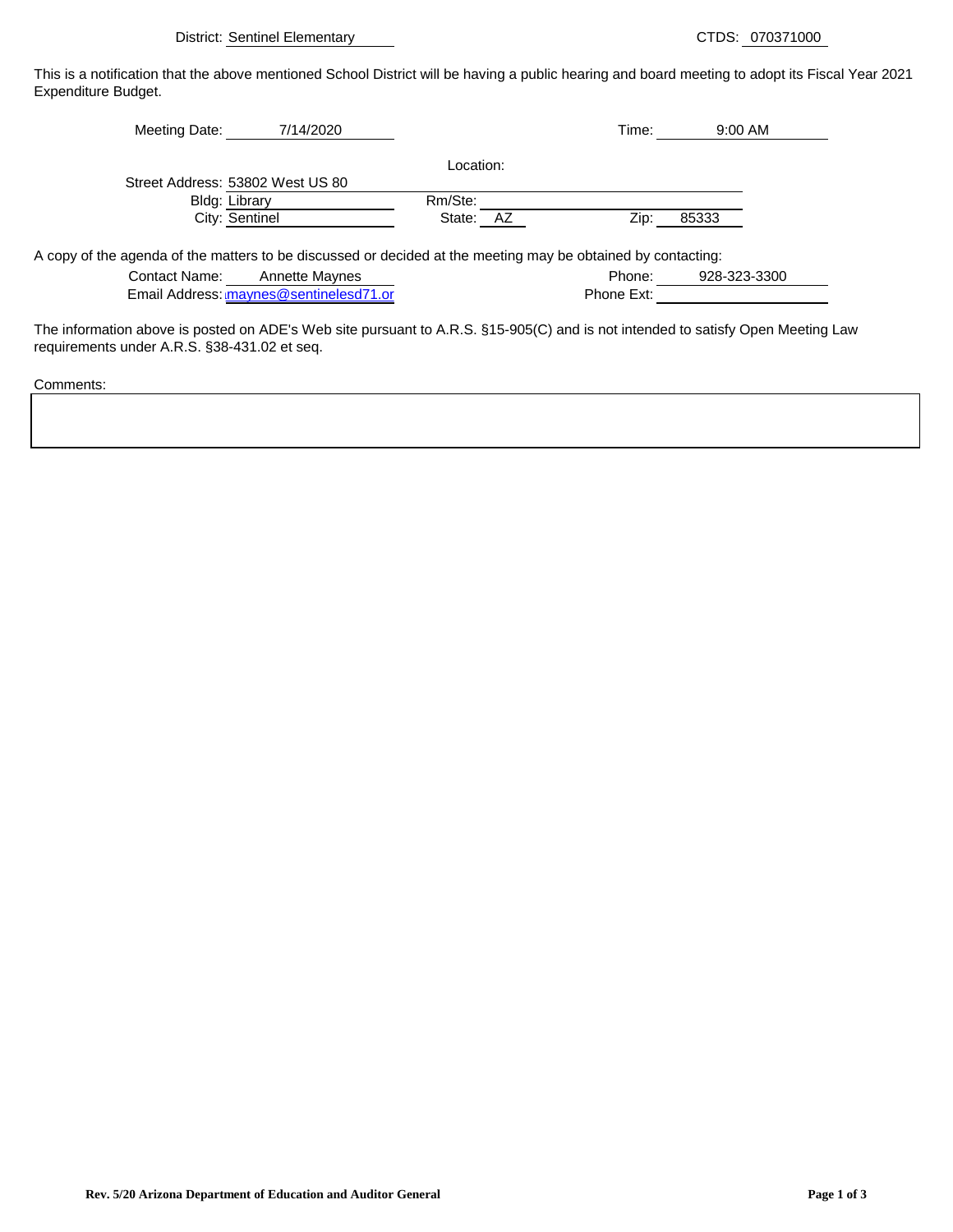## **SUMMARY OF SCHOOL DISTRICT PROPOSED EXPENDITURE BUDGET**

**CTDS NUMBER VERSION** 070371000 Proposed

I certify that the Budget of **Sentinel Elementary District, Maricopa** County for fiscal year 2021 was officially **proposed by the Governing Board on June 9 , 2020, and that the complete Proposed Expenditure Budget may be reviewed by contacting Sentinel Elementary Maricopa**

**Annette Maynes at the District Office, telephone**

**during normal business hours. 928-323-3300**

| <b>President of the Governing Board</b>                                                                                                                                |                 |                                        |                                      |                                                                                                                                 |                 |  |
|------------------------------------------------------------------------------------------------------------------------------------------------------------------------|-----------------|----------------------------------------|--------------------------------------|---------------------------------------------------------------------------------------------------------------------------------|-----------------|--|
| 1. Average Daily Membership:                                                                                                                                           | <b>2019 ADM</b> | Prior Yr.<br><b>2020 ADM</b>           | <b>Budget Yr.</b><br><b>2021 ADM</b> | 4. Average Teacher Salaries (A.R.S. §15-903.E)<br>1. Average salary of all teachers employed in FY 2021 (budget year)           | 62,544          |  |
| <b>Attending</b>                                                                                                                                                       | 34.470          | 32.391                                 | 38.391                               | 2. Average salary of all teachers employed in FY 2020 (prior year)<br>3. Increase in average teacher salary from the prior year | 53,795<br>8,749 |  |
| 2. Tax Rates:                                                                                                                                                          |                 | <b>Prior FY</b>                        | <b>Est. Budget FY</b>                | 4. Percentage increase                                                                                                          | 16%             |  |
| <b>Primary Rate</b> (equalization formula funding and budget)<br>add-ons not required to be in secondary rate)<br>Secondary Rate (voter-approved overrides, bonds, and |                 | 8.6309                                 | 8.6158                               | Comments on average salary calculation (Optional):                                                                              |                 |  |
| Career Technical Education Districts, and desegregation, if<br>applicable)                                                                                             |                 | 0.0000                                 | 0.0000                               |                                                                                                                                 |                 |  |
| 3. Budgeted expenditures and budget limits                                                                                                                             |                 | <b>Budgeted</b><br><b>Expenditures</b> | <b>Budget Limit</b>                  |                                                                                                                                 |                 |  |
| Maintenance & Operation Fund                                                                                                                                           |                 | 1,307,651                              | 1,307,651                            |                                                                                                                                 |                 |  |
| <b>Classroom Site Fund</b>                                                                                                                                             |                 | 31,778                                 | 31,777                               | 5. Average salary of all teachers employed in FY 2018                                                                           | 56,137          |  |
| <b>Unrestricted Capital Outlay Fund</b>                                                                                                                                |                 | 546,201                                | 546,201                              | 6. Total percentage increase in average teacher salary since FY 2018                                                            | 11%             |  |

|                                              | MAINTENANCE AND OPERATION EXPENDITURES |                  |                 |                  |                 |                  |                          |
|----------------------------------------------|----------------------------------------|------------------|-----------------|------------------|-----------------|------------------|--------------------------|
|                                              | <b>Salaries and Benefits</b>           |                  | Other           |                  | <b>TOTAL</b>    |                  | % Inc. / (Decr.)<br>from |
|                                              | <b>Prior FY</b>                        | <b>Budget FY</b> | <b>Prior FY</b> | <b>Budget FY</b> | <b>Prior FY</b> | <b>Budget FY</b> | <b>Prior FY</b>          |
| <b>100 Regular Education</b>                 |                                        |                  |                 |                  |                 |                  |                          |
| 1000 Instruction                             | 414,294                                | 450,111          | 44,315          | 120,386          | 458,609         | 570,497          | 24.4%                    |
| <b>2000 Support Services</b>                 |                                        |                  |                 |                  |                 |                  |                          |
| 2100 Students                                | $\mathbf{0}$                           | $\mathbf{0}$     | 3,560           | 3,600            | 3,560           | 3,600            | 1.1%                     |
| <b>2200 Instructional Staff</b>              | $\Omega$                               | $\Omega$         | 55,745          | 56,505           | 55,745          | 56,505           | 1.4%                     |
| 2300, 2400, 2500 Administration              | 134,766                                | 124,844          | 57,939          | 58,528           | 192,705         | 183,372          | $-4.8%$                  |
| 2600 Oper./Maint. of Plant                   | 98,895                                 | 102,665          | 135,536         | 139,662          | 234,431         | 242,327          | 3.4%                     |
| 2900 Other                                   | $\Omega$                               | $\overline{0}$   | $\overline{0}$  | $\Omega$         | $\Omega$        | $\overline{0}$   | 0.0%                     |
| 3000 Oper. of Noninstructional Services      | 57,826                                 | 58,091           | 10,070          | 10,070           | 67,896          | 68,161           | 0.4%                     |
| 610 School-Sponsored Cocurric. Activities    | $\Omega$                               | $\mathbf{0}$     | $\overline{0}$  | $\theta$         | $\Omega$        | $\Omega$         | 0.0%                     |
| 620 School-Sponsored Athletics               | $\Omega$                               | $\Omega$         | $\theta$        | $\Omega$         | $\Omega$        | $\Omega$         | 0.0%                     |
| 630, 700, 800, 900 Other Programs            | $\Omega$                               | $\Omega$         | $\theta$        | $\Omega$         | $\Omega$        | $\Omega$         | 0.0%                     |
| <b>Regular Education Subsection Subtotal</b> | 705,781                                | 735,711          | 307,165         | 388,751          | 1,012,946       | 1,124,462        | 11.0%                    |
| 200 and 300 Special Education                |                                        |                  |                 |                  |                 |                  |                          |
| 1000 Instruction                             | 4,084                                  | 43,466           | 863             | 900              | 4,947           | 44,366           | 796.8%                   |
| <b>2000 Support Services</b>                 |                                        |                  |                 |                  |                 |                  |                          |
| 2100 Students                                | $\Omega$                               | $\mathbf{0}$     | 8,450           | 8,450            | 8,450           | 8,450            | 0.0%                     |
| <b>2200 Instructional Staff</b>              | $\Omega$                               | $\mathbf{0}$     | $\theta$        | $\Omega$         | $\Omega$        | $\Omega$         | 0.0%                     |
| 2300, 2400, 2500 Administration              | $\Omega$                               | $\Omega$         | $\overline{0}$  | $\Omega$         | $\Omega$        | $\overline{0}$   | 0.0%                     |
| 2600 Oper./Maint. of Plant                   | $\Omega$                               | $\overline{0}$   | $\overline{0}$  | $\theta$         | $\Omega$        | $\Omega$         | 0.0%                     |
| 2900 Other                                   | $\Omega$                               | $\mathbf{0}$     | $\overline{0}$  | $\Omega$         | $\Omega$        | $\Omega$         | 0.0%                     |
| 3000 Oper. of Noninstructional Services      | $\Omega$                               | $\Omega$         | $\theta$        | $\Omega$         | $\Omega$        | $\Omega$         | 0.0%                     |
| <b>Special Education Subsection Subtotal</b> | 4,084                                  | 43,466           | 9,313           | 9,350            | 13,397          | 52,816           | 294.2%                   |
| <b>400 Pupil Transportation</b>              | 46,606                                 | 36,906           | 90,842          | 90,842           | 137,448         | 127,748          | $-7.1%$                  |
| 510 Desegregation                            | $\mathbf{0}$                           | $\mathbf{0}$     | $\overline{0}$  | $\mathbf{0}$     | $\Omega$        | $\overline{0}$   | 0.0%                     |
| <b>530 Dropout Prevention Programs</b>       | $\Omega$                               | $\mathbf{0}$     | $\overline{0}$  | $\Omega$         | $\mathbf{0}$    | $\overline{0}$   | 0.0%                     |
| 540 Joint Career and Technical Education     |                                        |                  |                 |                  |                 |                  |                          |
| and Vocational Education Center              | $\overline{0}$                         | $\Omega$         | $\theta$        | $\Omega$         | $\Omega$        | $\theta$         | 0.0%                     |
| 550 K-3 Reading Program                      | 2,084                                  | 2,625            | $\mathbf{0}$    | $\theta$         | 2,084           | 2,625            | 26.0%                    |
| <b>TOTAL EXPENDITURES</b>                    | 758,555                                | 818,708          | 407,320         | 488,943          | 1,165,875       | 1,307,651        | 12.2%                    |